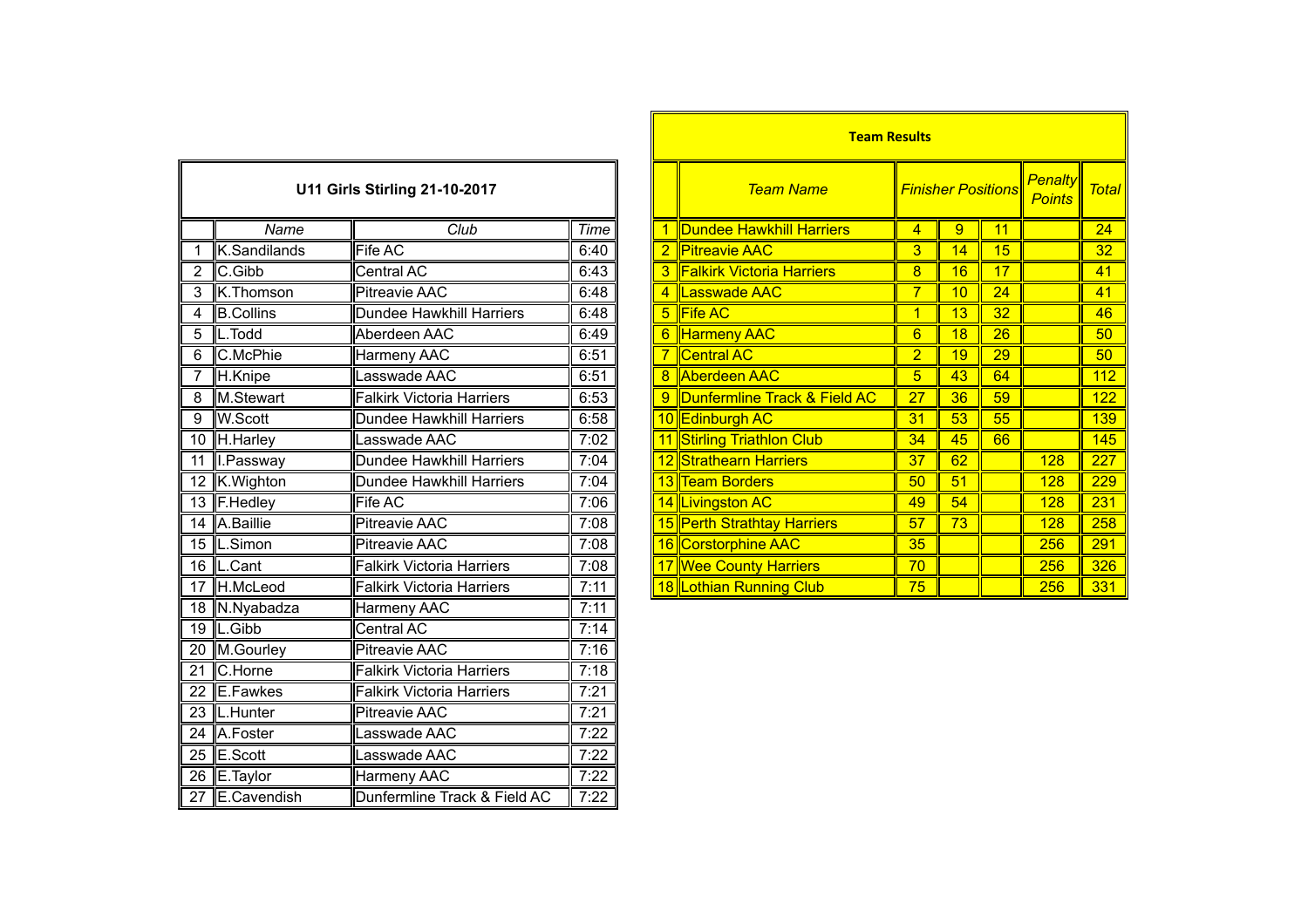| 28              | N.Stephen        | <b>Pitreavie AAC</b>             | 7:26 |
|-----------------|------------------|----------------------------------|------|
| 29              | N.McKinlay       | Central AC                       | 7:26 |
| 30              | C.McMaster       | Dundee Hawkhill Harriers         | 7:31 |
| 31              | A. MacAulay Orr  | Edinburgh AC                     | 7:31 |
| 32              | A.Suttie         | Fife AC                          | 7:36 |
| $\overline{33}$ | A.Kerr           | <b>Central AC</b>                | 7:37 |
| 34              | A.Lee            | <b>Stirling Triathlon Club</b>   | 7:37 |
| 35              | S.Burns          | Corstorphine AAC                 | 7:39 |
| 36              | K.Penman         | Dunfermline Track & Field AC     | 7:42 |
| $\overline{37}$ | M.Maher          | <b>Strathearn Harriers</b>       | 7:44 |
| $\overline{38}$ | <b>E.Russell</b> | <b>Fife AC</b>                   | 7:46 |
| 39              | E.Jones          | <b>Harmeny AAC</b>               | 7:48 |
| 40              | K.Hedges         | <b>Falkirk Victoria Harriers</b> | 7:51 |
| $\overline{41}$ | D.Fulton         | <b>Falkirk Victoria Harriers</b> | 7:51 |
| $\overline{42}$ | G.Cook           | <b>Dundee Hawkhill Harriers</b>  | 7:53 |
| 43              | A.Farquar        | Aberdeen AAC                     | 7:53 |
| 44              | R.Millar         | <b>Pitreavie AAC</b>             | 7:53 |
| 45              | H.Walsh          | <b>Stirling Triathlon Club</b>   | 7:57 |
| 46              | I.Nicoll         | <b>Dundee Hawkhill Harriers</b>  | 7:57 |
| 47              | R.Cooper         | <b>Pitreavie AAC</b>             | 7:57 |
| 48              | J.Lee Adie       | <b>Pitreavie AAC</b>             | 7:57 |
| 49              | H.Collings       | Livingston AC                    | 7:57 |
| $\overline{50}$ | J.Hedley         | <b>Team Borders</b>              | 8:01 |
| 51              | K.Duncan         | <b>Team Borders</b>              | 8:01 |
| $\overline{52}$ | A.Mitchell       | <b>Falkirk Victoria Harriers</b> | 8:04 |
| $\overline{53}$ | E. Lorimer       | Edinburgh AC                     | 8:05 |
| $\overline{54}$ | R.Hardie         | <b>Livingston AC</b>             | 8:08 |
| 55              | E. Chalmers      | Edinburgh AC                     | 8:09 |
| $\overline{56}$ | N.Dilek          | <b>Falkirk Victoria Harriers</b> | 8:09 |
| $\overline{57}$ | E.Brand          | <b>Perth Strathtay Harriers</b>  | 8:09 |
| 58              | S.Birse          | Lasswade AAC                     | 8:18 |
| 59              | E.Briggs         | Dunfermline Track & Field AC     | 8:20 |
| 60              | H.Ovens          | Fife AC                          | 8:21 |

| ardie     |  |  |
|-----------|--|--|
| $\ddotsc$ |  |  |